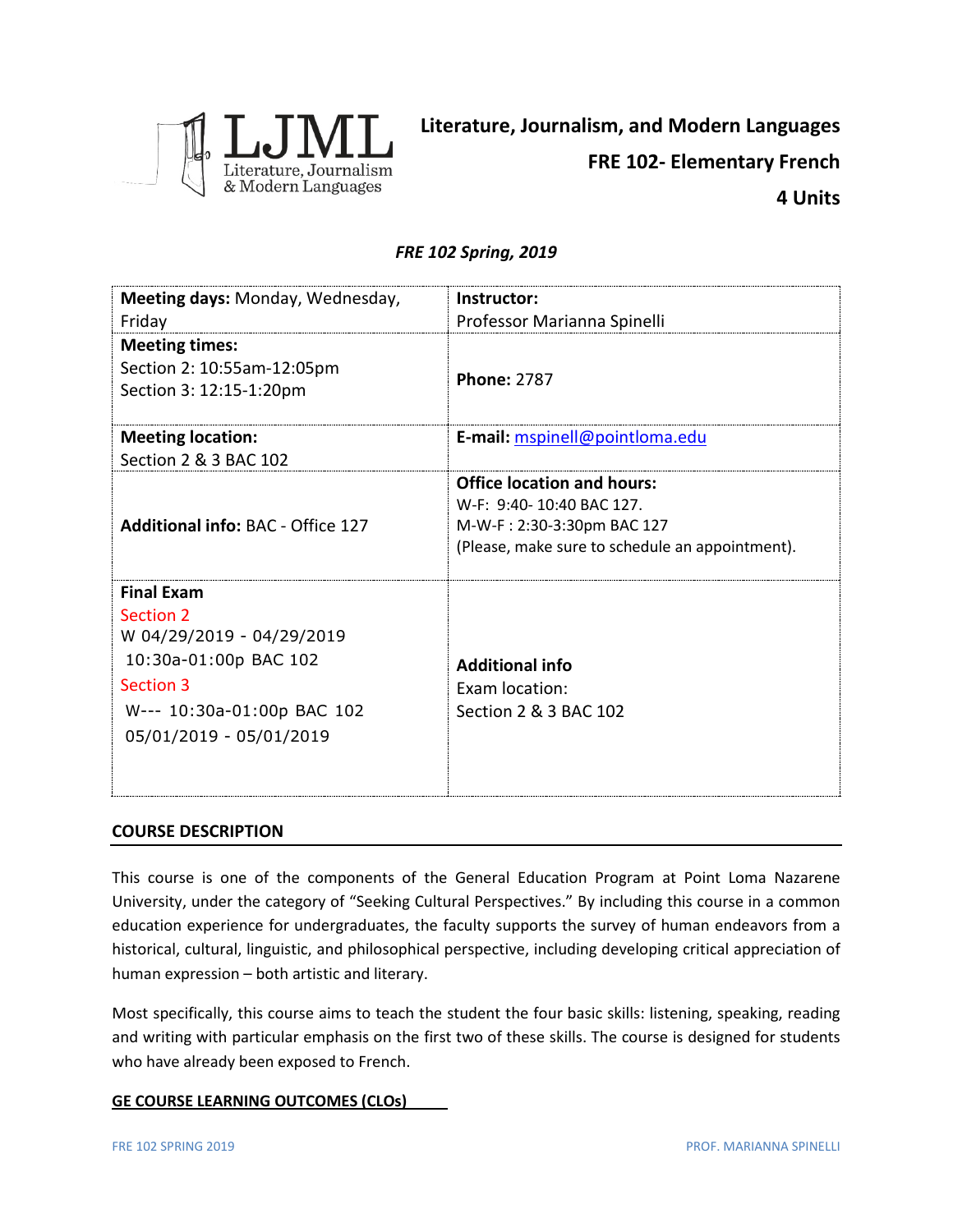*By the end of the FRE102 sequence, students will be able to*:

- 1. Speak at the mid-novice level using basic formulaic and memorized materials within the student's own experience. **(PLO 3)**
- 2. Recognize basic connected discourse that uses vocabulary and grammar within the student's own experience. **(PLO 2,5)**
- 3. Write discrete sentences as well as simple connected paragraphs using memorized vocabulary and grammar structures. **(PLO 1,5)**
- 4. Read cultural texts that employ familiar vocabulary and cognates as well as learned grammatical structures. **(PLO 4)**
- 5. Demonstrate comprehension of basic cultural mores and patterns of living of the target culture studied. **(PLO 4,6)**

# **COURSE CREDIT HOUR INFORMATION**

This class meets the Carnegie Unit minimum requirement of 750 minutes of instructional time + 1500 minutes of out-of-class work per 1 unit of credit. Specific details about how the class meets these requirements are included here in the course syllabus.

### **REQUIRED TEXTS**

- **VIS-A'- VIS Mc Graw Hill seventh edition** (Loose-Leaf) Evelyne Amon/Judith A. Muyskens/ Alice C. Omaggio Hadley
- **Connect platform and ONLINE CODE for Homework REQUIRED**

## **RECOMMENDED STUDY RESOURCES**

- *- French-English/English-French* Larousse dictionary
- *- Side by Side French & English Grammar*, Frederick Farrell

### **ASSESSMENT AND GRADING**

- **Participation in class** is worth **10%** of your grade. Participation is very important in this course because it gives you the possibility to practice what you have learned in mimicking real life situations as much as possible. Active participation in class also enables you to practice your grammar and listening skills as well as your pronunciation and understanding of the French language. **(CLO 1)**
- **Vocabulary** is worth **15%** of your grade. Vocabulary quizzes (*Interrogations de vocabulaire*) will be given at the end of each unit on the vocabulary of that unit. Extra-credit assignments are included in each i*nterrogation de vocabulaire*. To help you review the vocabulary, please visit the links that will be posted in Canvas. **(CLO 2, 4)**
- **Grammar quizzes** are worth 20% of your grade. You will have a grammar quiz every two chapters (**Examen de grammaire chapitre** 8, 9, 10 etc). **(CLO 2, 3, 4)**
- **Homework** (**Devoirs**) is not an end in itself (that is, it represents no inherent fulfilling of any real language-learning goal); it is simply a tool. Always approach homework not as a chance to add to your grade, but as a means of clarifying what you do and don't know. Sometimes homework will force you to return to an explanation and read it more carefully or it may help you come to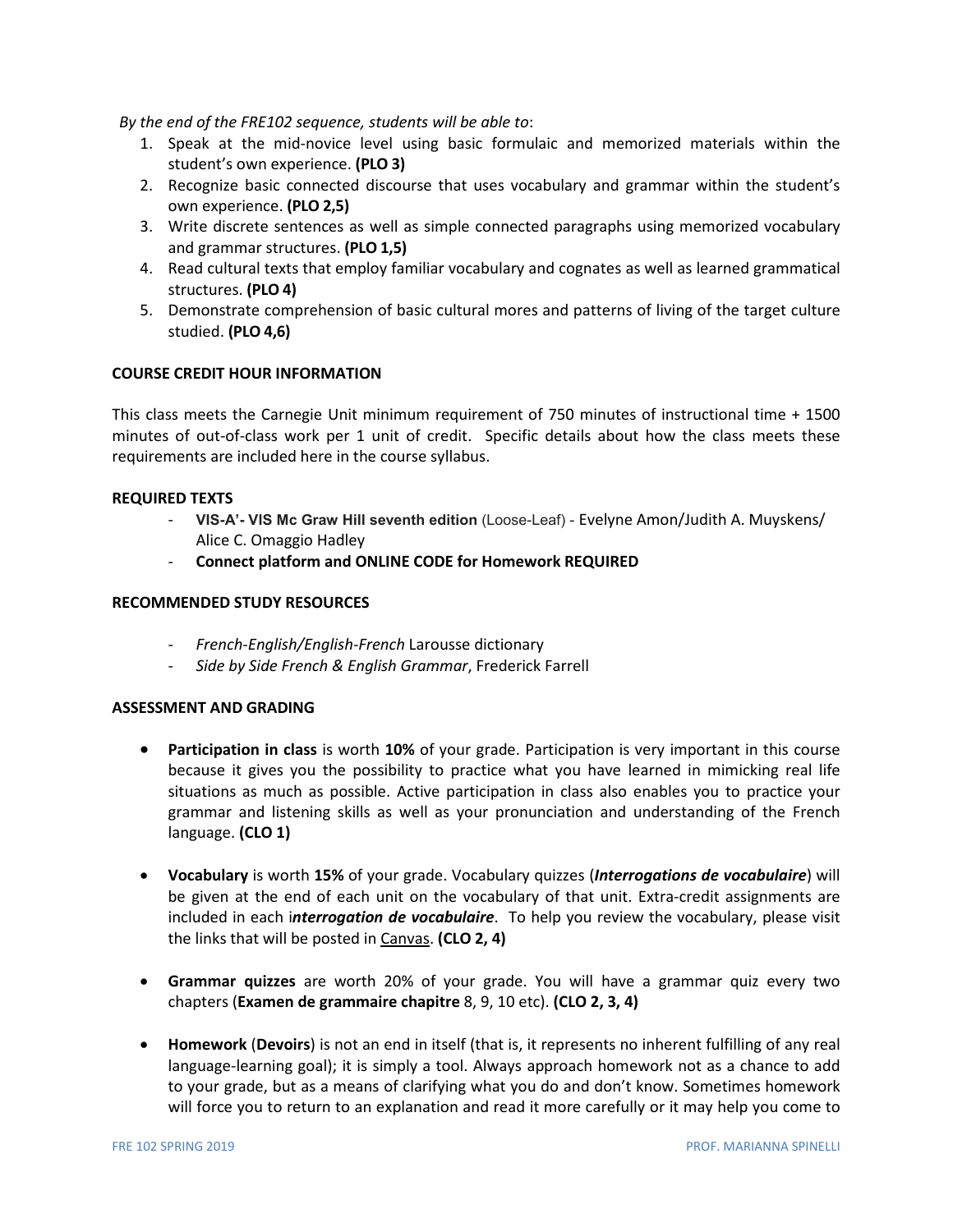class with a precise question about how French actually works. Homework is worth **20%** of your grade. **(CLO 1, 2, 3, 4, 5)**

- The group **oral presentation** is worth **5%** of your grade. **(CLO 3)**
- **Mid-Terms** and **final examinations** are worth **15%** of your grade.

| Participation in class activities | 10% |
|-----------------------------------|-----|
| <b>Vocabulary Quizzes</b>         | 15% |
| <b>Grammar Quizzes</b>            | 20% |
| Homework and compositions         | 20% |
| Oral presentation                 | 5%  |
| Mid-Terms                         | 15% |
| Final exam                        | 15% |

**Grades**

| $95-100: A$ | $90-95: A-$ | $85-90: B+$   | $80 - 85: B$ | 75-80:B-  |
|-------------|-------------|---------------|--------------|-----------|
| $70-75:C+$  | 65-70:C     | $60 - 65:$ C- | $55-60:D+$   | $50-55:D$ |

### **COURSE SCHEDULE AND ASSIGNMENTS**

The class schedule provided at the end of this syllabus includes 5 columns of information. Under **Date** is the date of class days. Under **En Classe** are items to be covered in class for the corresponding day. Included in this column are scheduled grammar quizzes (**Examen de grammaire chapitre 8, 9, 10** etc.), vocabulary quizzes (*Interrogation* **de vocabulaire Chap. 8, 9, 10** etc.), the oral presentation, Mid-Terms and final examination.

In the third column **(A Etudier**) are items in the book to be studied for that day. Items are listed by chapter, lesson number and pages. When lessons are assigned, the related vocabulary should be studied as well.

In the last column (**Devoirs**) are exercises and composition to be submitted online for that date.

**Schedule Changes:** Changes can be made in the class schedule at any time, at the discretion of the professor. Changes may be necessitated by illness, class rhythm or by instructional need. Students are responsible to note all schedule changes.

**Course Activities and Resources:** We will use an instructional ensemble whose core program (vocabulary, conversation, grammar, and culture) is designed to prepare students to sample the menu of open-ended communicative and cultural expansion activities (video, songs, games, literary and cultural readings).

The course is conducted almost entirely in French. The course also requires the completion of a Lab manual that is part of the student package and included in the purchase of the textbook.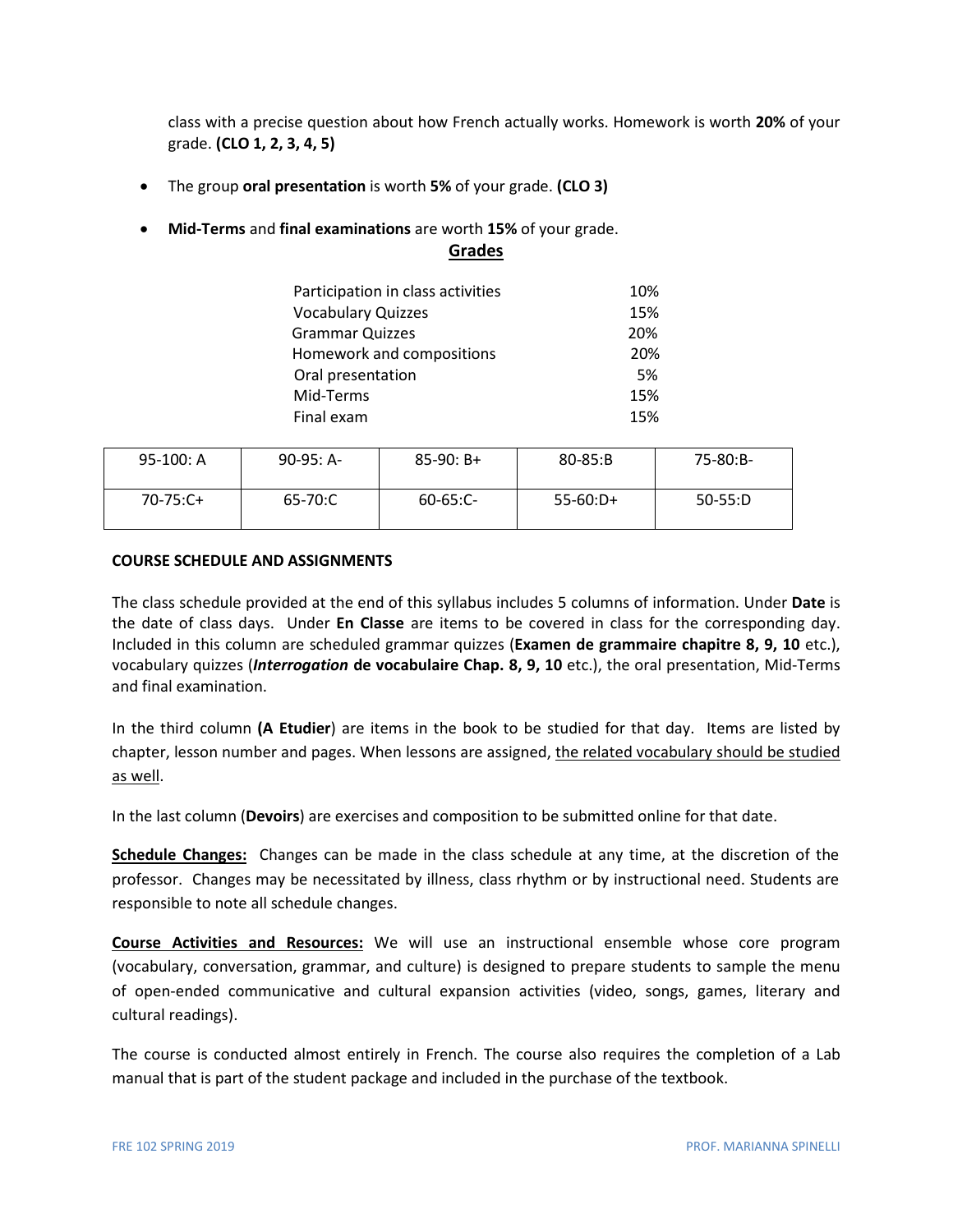# **COURSE REQUIREMENTS:**

- **1. Attendance**. Your physical presence in class is very important to get the full immersion experience. If you are not present in class, you cannot perform oral exercises and you will lose participation points. Since this is a skill and performance class, students are expected to attend regularly and attendance, both active and passive, will be an important component in the student's participation grade (10%). Students, whether present or absent, are responsible for the material listed in the class, syllabus as well as for any extra material (vocabulary, idioms, etc.) presented in class. If a student misses a class, he/she should procure notes from another student and study the material in the book.
- **2. Participation** in classroom assignments. It is not enough to come to class. You need to engage actively in the oral and written exercises presented in class. Class participation is measured by one's willingness to talk in class and to communicate as fully as possible. It is also measured by one's willingness to attend class regularly and to complete assignments. It is a measure of CO-OPERATION and RISK-TAKING, not of grammatical correctness.
- **3.** Completion of assignments. The homework is assigned at the end of each chapter and must be submitted online on the date indicated on the daily schedule activity. Late work will not be accepted for credit, although with a 10% off. No reminders will be provided since everything is stated in the syllabus.
- **4.** Regular studying of **vocabulary and grammar**. You will have to study around 130 words per chapter.
- **5.** Preparation for **interrogations** and **exams**. Get ready well in advance for the quizzes and exams. Vocabulary quizzes, mid-terms and final examinations are marked in the class schedule. THERE ARE NO MAKE-UPS! A missed quiz counts as a zero. If the student has an official excuse (doctor's note or family tragedy) for an absence, the zero is deleted. Such excuses need to be given to the professor within a few days of the absence. If an absence is prolonged (more than three classes), the student must contact the professor immediately.
- **6.** The group **oral presentation** will be assigned for groups of four maximum, but all presenters will have an individual grade. **April 15th, 2019** is the deadline to submit the topics. You will pick a presentation topic among six assigned themes. Oral presentations are due **April 26th, 2019**. Each member of the group will be involved in the presentation. Presentations will be limited to 8-10 minutes per group and should stimulate the discussion. A note card is fine, but please do not read word-for-word. Do the best you can to use the French that you know.

The oral presentation grade will depend on:

- . pronunciation
- . use of correct terminology
- . clarity of communication
- . depth of content
- . relevance of questions.

### **ATTENDANCE AND PARTICIPATION**

Regular and punctual attendance at all classes is considered essential to optimum academic achievement. If the student is absent from more than 10 percent of class meetings, the faculty member has the option of filing a written report which may result in de-enrollment. If the absences exceed 20 percent, the student may be de-enrolled without notice. If the date of de-enrollment is past the last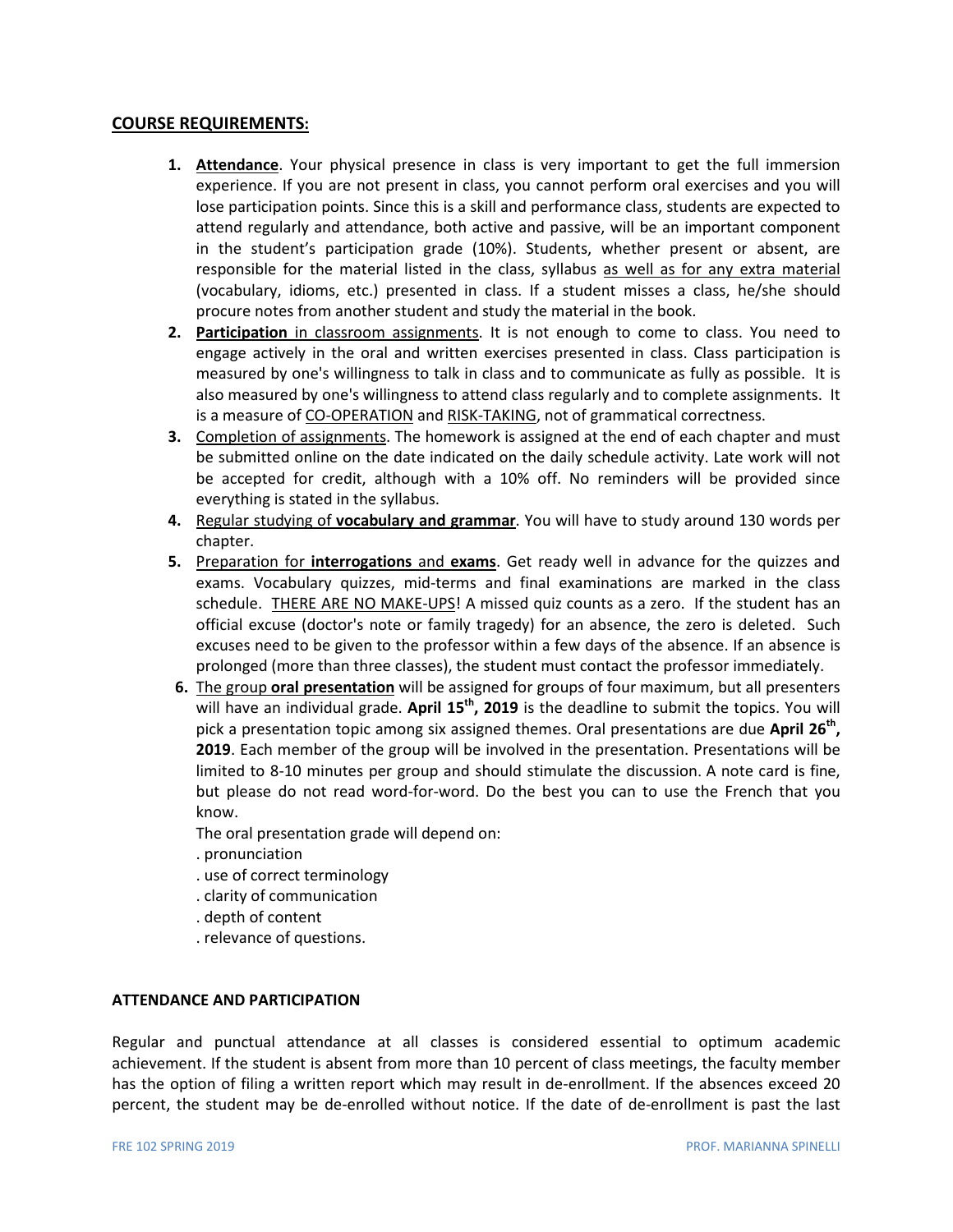date to withdraw from a class, the student will be assigned a grade of W or WF consistent with university policy in the grading section of the catalog. See Academic Policies in the undergrad student catalog.

### **FINAL EXAMINATION POLICY**

Successful completion of this class requires taking the final examination **on its scheduled day**. The final examination schedule is posted on the Class Schedules site. No requests for early examinations or alternative days will be approved.

In the rare case that a student is scheduled for more than three (3) final examinations on the same day, the student is authorized to contact each professor in order to work out an alternate time for one of those examinations. Department chairs/school deans and college deans need not be involved in the process of making this accommodation.

| <b>FINAL EXAM DATE &amp; TIME</b> | <b>FINAL EXAM LOCATION</b> |
|-----------------------------------|----------------------------|
| Section 2                         |                            |
| W 04/29/2019 - 04/29/2019         |                            |
| 10:30a-01:00p BAC 102             | Section 2 & 3: BAC 102     |
| Section 3                         |                            |
| W--- 10:30a-01:00p BAC 102        |                            |
| 05/01/2019 - 05/01/2019           |                            |

# **USE OF TECHNOLOGY**

Point Loma Nazarene University encourages the use of technology for learning, communication, and collaboration. This course requires access to computers, software programs, and the Internet. At some point during the semester you will have a problem with technology, but these problems will not normally be accepted as excuses for unfinished work. Protect yourself by doing the following: Save work often and make regular backups of files in a different location from the originals, plan ahead so that you will have time to use the on-campus computers and printers if necessary, and practice safe computing when surfing the web and checking email.

### **Also:**

- a. If students use their laptop during class, they need to sit in the front row/s. If they are using an electronic reader (Kindle, Nook, etc.), please let me know and have no other "file" open on the reader other than the class text/reading.
- b. **All other electronics must be muted or turned off for the entire class period**.
- c. You are responsible for checking your *PLNU email account* and *Canvas* for electronic messages from me. You are fully accountable for all course material, communications and assignments distributed via email or posted in *Canvas.*
- d. If you do not own a computer, there are computers accessible to you in all PLNU's computer labs. Contact PLNLU's Helpdesk for further information.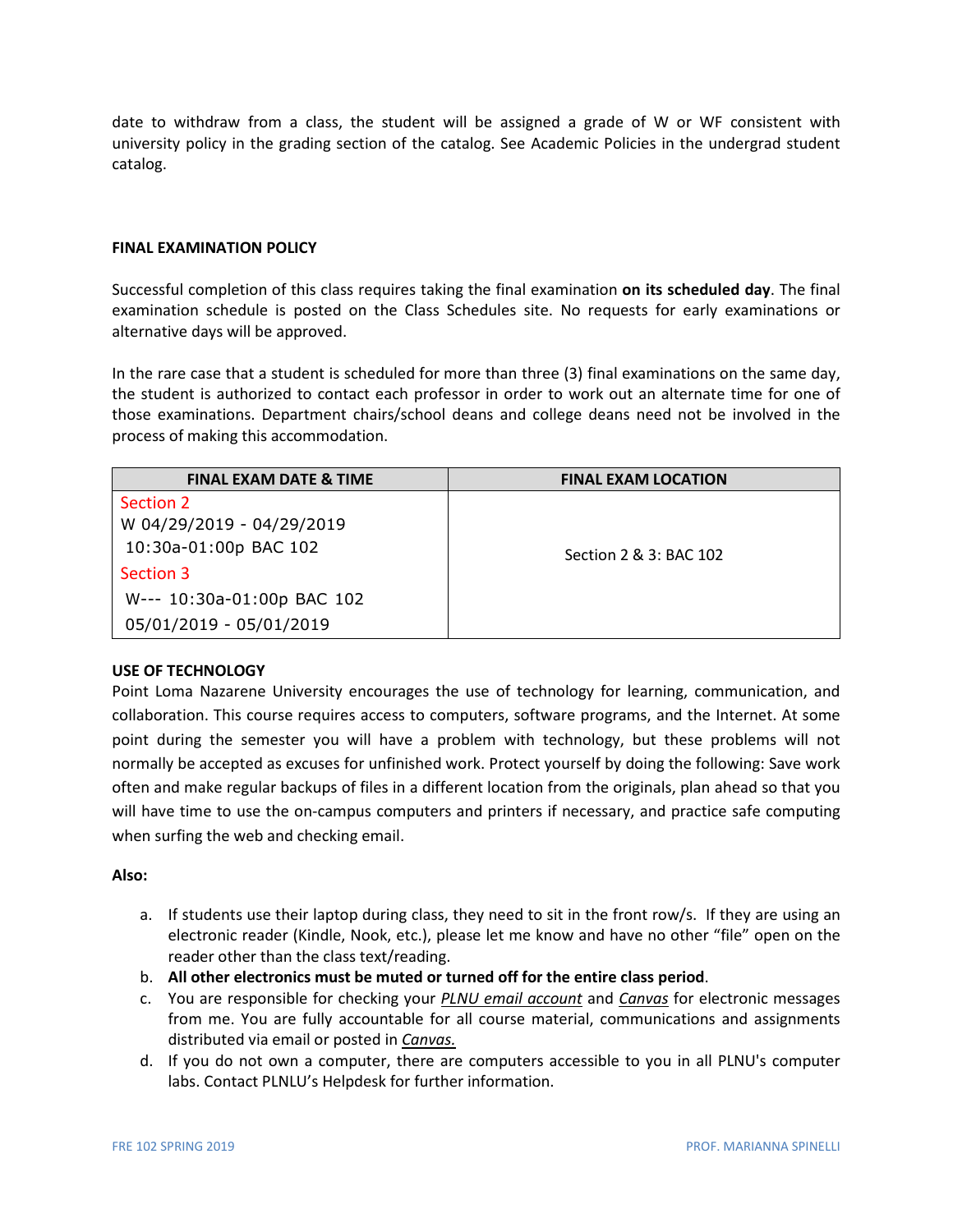e. Students must maintain their class schedules. Should a student need arise to drop a course, they are responsible to drop the course (provided the drop date meets the stated calendar deadline established by the university) and to complete all necessary official forms (online or paper). Failing to attend and/or to complete required forms may result in a grade of F on the student's official transcript.

# **ACADEMIC HONESTY**

The Point Loma Nazarene University community holds the highest standards of honesty and integrity in all aspects of university life. Any violation of the university's commitment is a serious affront to the very nature of Point Loma's mission and purpose.

Violations of academic honesty include cheating, plagiarism, falsification, aiding academic dishonesty, and malicious interference.

[http://catalog.pointloma.edu/content.php?catoid=8&navoid=864#Academic\\_Honesty](http://catalog.pointloma.edu/content.php?catoid=8&navoid=864#Academic_Honesty)

The LJML Department deems intellectual and academic integrity critical to academic success and personal development; therefore, any unethical practice will be detrimental to the student's academic record and moral character. Students who present the work of others as if it were their own commit plagiarism. Plagiarized work will result in a failing grade for the assignment and possibly for the course. In either event, a written report will be filed with the department chair and the area dean. The dean will review the report and submit it to the Provost and the Vice President for Student Development. It will then be placed in the student's academic file.

## **INCOMPLETE AND LATE ASSIGNMENTS**

- 1. All assignments are to be turned in online on the dates stated in the daily schedule. Late work will be accepted, but with a 10% off the grade.
- 2. Always keep multiple disc copies and hardcopies of your work (PPT for oral presentations) on hand so that you can provide duplicate copies if you need to.
- 3. **Missed work (homework, quizzes and exams) may be made up only in extenuating circumstances and only if you and I have had a conversation about your situation.**
- 4. **No more than one extension** will be granted to complete the homework of a chapter.
- 5. It is your responsibility to get in touch with me for missed homework, quizzes, exams, absences and so on.

### **EXTRA CREDIT**

Extra credit activities will be published on *Canvas* on the section *Annonce*. The extra work should be presented during the semester. **I will not accept extra credit work or works on the last day of class**.

**EXTENUATING SITUATIONS & GRADES:** No "Incomplete" grades will be assigned unless extenuating circumstances (e.g., death in the family, automobile accidents, hospitalization) prevail. If you find yourself in such a situation, please contact me immediately. Also please submit any necessary and valid documents to help clarify and document your situation (e.g., doctor's letter on letterhead, funeral service program, police report, etc.). I am happy to help you in these difficult situations as best I can.

### **TUTORIAL SERVICES**